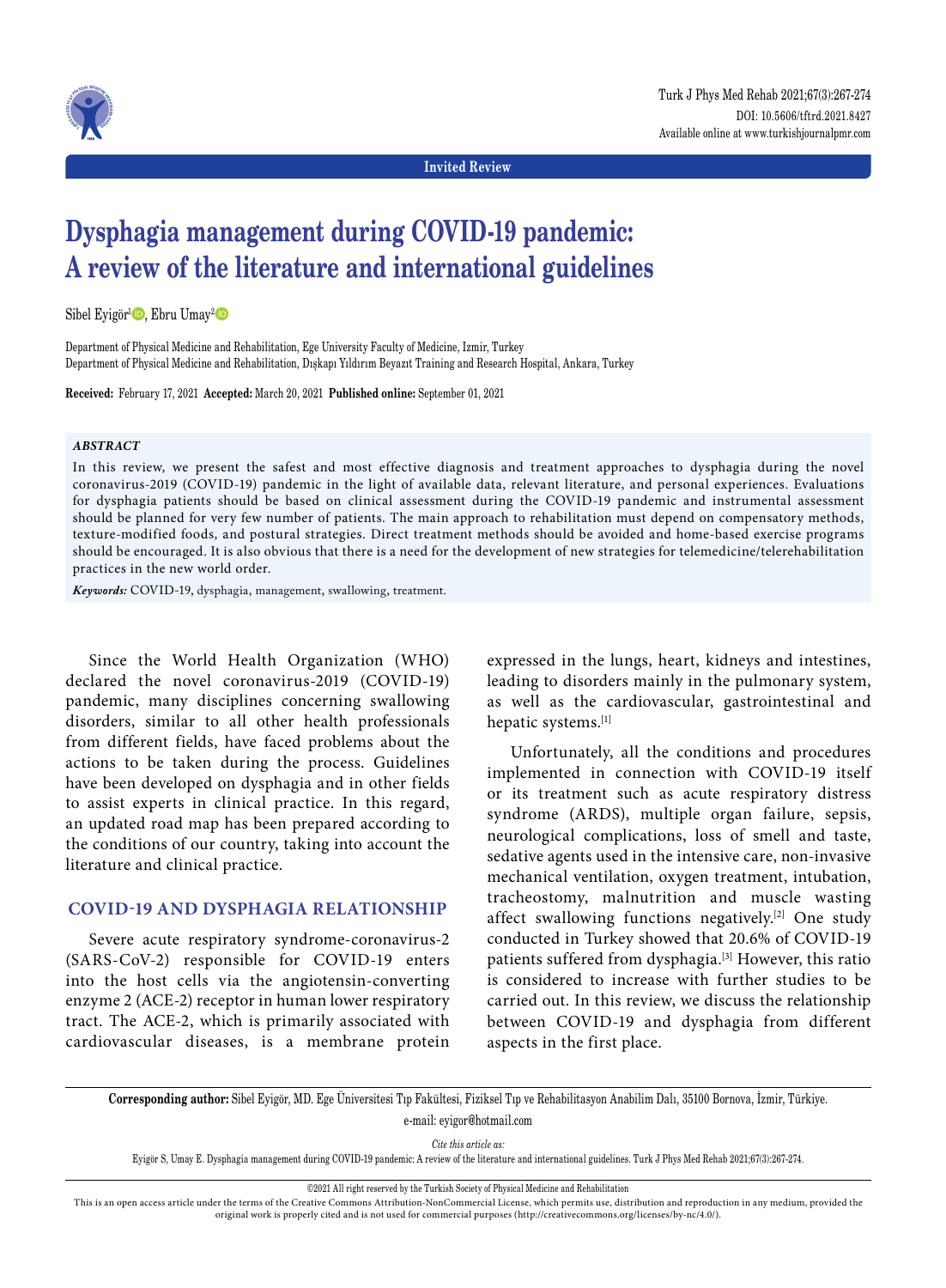# **Patient characteristics**

Although new information is obtained about COVID-19 every day, studies defining the risk factors and risk groups are still insufficient. Studies define such characteristics as old age, presence of additional comorbidities, smoking and being a healthcare professional as risk factors and associate them with severe disease.[4-6]

## **Old age**

In studies including COVID-19 patients, the mortality rate is 18 times higher among patients aged ≥60 years and approximately 70 times higher among those aged  $\geq 80$  years.<sup>[7,8]</sup> The number and size of muscle fibers start to decline with advancing age all over the body, and the increase in muscle loss leads to functional disorders. Sarcopenia, which is characterized by the degenerative loss of muscle mass and strength, is almost an unchangeable condition related to aging. In addition, respiratory muscles get weaker and lose their elasticity, lowering both perfusion and ventilation capacities. Sphincter muscles get weaker and acid secretion decreases in the stomach. Nerve conduction velocities slow down the reflexes. Losses of sensory functions including taste and smell are also among common problems. Changes in the immune system called immunosenescence brings about susceptibility to infection, autoimmunity, and malignity.[9] Such changes cause COVID-19 to have a more severe progression in elderly.

As in all other systems, changes also occur in swallowing functions with aging. Presbyphagia is characterized by the changes in the swallowing mechanism of healthy older adults occurring with the normal aging process. Each phase of deglutition is affected. Changes seen in presbyphagia include bolus control, preparation and damage in its transportation, delayed triggering and initiation of swallowing, delayed opening of the upper esophageal sphincter and weak esophageal peristalsis.[10]

Recent studies have reported that healthy older adults have dysphagia that they are not aware of and, thus, they experience varying degrees of dysphagia in their daily lives.[11] Hence, together with these disorders, which are present at the background, COVID-19 may lead to dysphagia development or increase the severity of existing dysphagia.

# **Comorbidity**

In studies conducted with COVID-19 patients, fatality rates are reported as 0.9% in patients with no comorbidities, 10.5% in the presence of a cardiovascular disease, 7.3% in the presence of diabetes mellitus and chronic obstructive pulmonary disease (COPD), and  $6\%$  in patients with hypertension.<sup>[12]</sup> Hypercoagulability and metabolic acidosis that develop in the aforementioned diseases may cause mortality.

Cardiovascular, metabolic/endocrine and respiratory diseases are potential, *albeit* indirect, risk factors for oropharyngeal dysphagia. According to related studies, the fact that these disease groups cause cerebrovascular diseases is a risk factor for the development of dysphagia.<sup>[13]</sup> In addition, in cases of COPD, asthma, pulmonary fibrosis, and heart failure, leading to impaired swallowing synchronization, dysphagia and aspiration risk increases.<sup>[14,15]</sup>

## **Smoking**

While the initial findings about the relationship between smoking and COVID-19 were controversial, a recent meta-analysis have shown that there is a relationship between active cigarette smoking and the disease.<sup>[16]</sup> The smoking-related decline in the lung capacity and chronic inflammation have been reported to accelerate the lung damage caused by the disease.

Since it inhibits the pharyngeal swallowing reflex and cough reflex, has a direct toxic effect on the ciliary mucus of the respiratory tract, and due to its carcinogenic components, cigarette smoking itself is a risk factor for dysphagia.[17]

# **Characteristics of COVID-19**

Based on the latest data from the WHO, the number of COVID-19 cases worldwide is approximately 110 million of as of February 2021.[18] Since COVID-19 was accepted as a global pandemic, the hospitalization rate was reported as 380.3 per 100,000 population.<sup>[12]</sup> As the methods to combat the disease improved, the high rates at the breakout fell to 17.8 per 100,000 population as of December 2020. Hospitalization in COVID-19 is usually associated with ARDS occurring due to pneumonia, pulmonary or non-pulmonary reasons.

## **Tachypnea and dyspnea**

Tachypnea and dyspnea are frequent symptoms observed in COVID-19 patients. The increased respiratory rate (>25 breaths/min) and disrupted breathing-swallowing coordination increase the risk of aspiration for both healthy persons and those at risk for dysphagia.[19] This desynchronization becomes more apparent with the disruption of ventilation due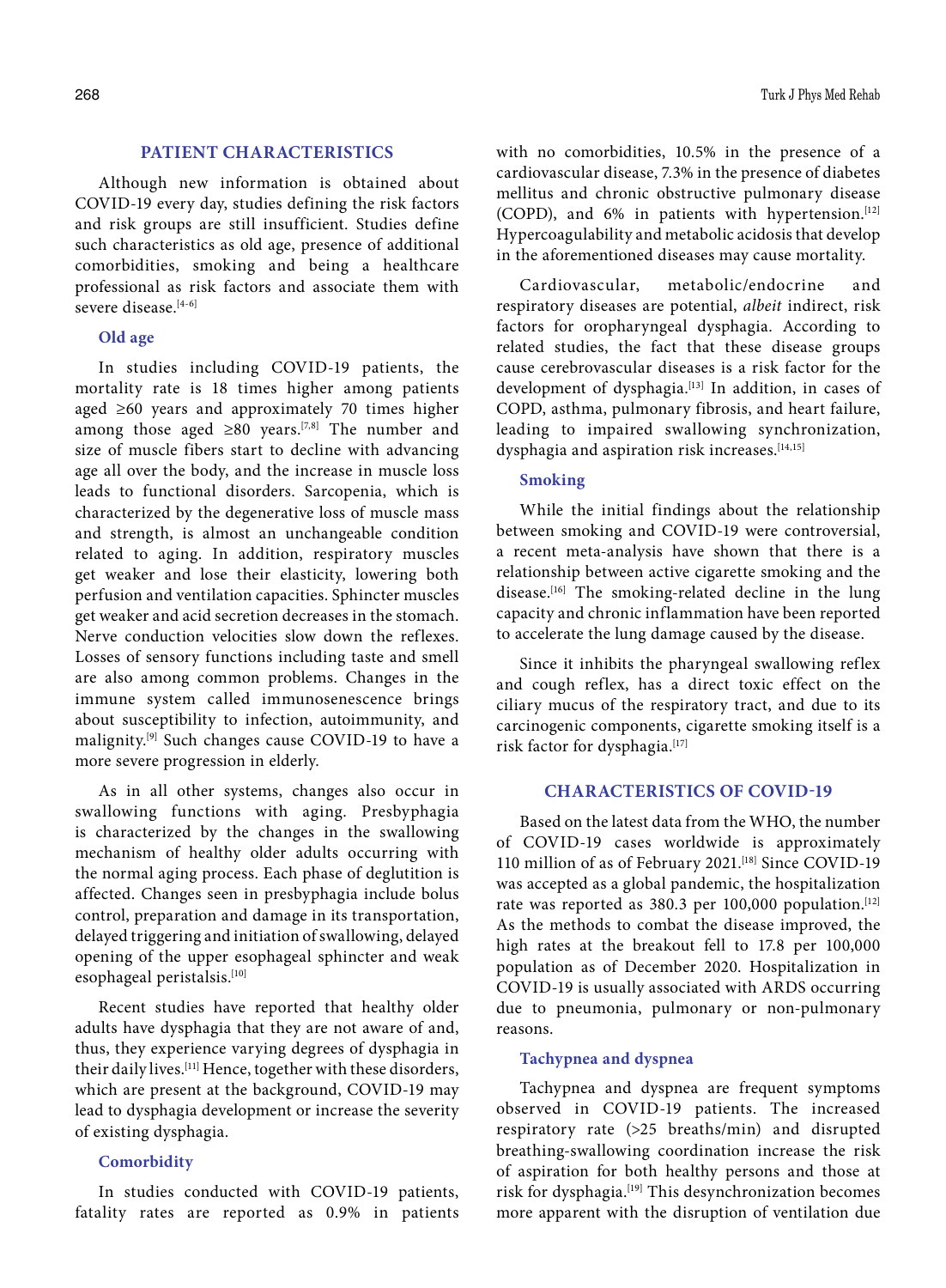to the alveolar damage and edema and of the perfusion due to hypercoagulability caused by COVID-19, leading to aspiration.[20] Studies have reported that aspiration occurs, particularly with large volumes (100 mL) of liquids in patients with disordered breathing patterns.[19] Besides tachypnea and dyspnea, low oxygen saturation (SpO2) is not always associated with aspiration and  $\langle 94\% \rangle$  SpO<sub>2</sub> is defined as an increased risk for aspiration by relevant studies.[21]

### **Loss of taste**

Taste and smell play an important role in the selection of diet, metabolism, eating habits, and quality of life. Studies have shown that taste/smell dysfunction is among the most common symptoms observed in COVID-19 patients.<sup>[22]</sup> The prevalence of taste alterations ranges between 11 and 88.8%. As a matter of fact, sudden-onset ageusia (loss of taste) and anosmia (loss of smell) is recognized as the key clinical symptoms of COVID-19.[23] Possible mechanisms for this symptom include a direct damage of the olfactory and gustatory receptors, damage of the ACE-2 receptor in the oral cavity, and decreased interleukin (IL)-6 levels. Improvement is seen 7 to 14 days after the infection, while it may be persistent in some patients. The mechanism responsible for its persistence has not been clearly known, yet. When persistent, it is considered that dysphagia and nutrition problems may be faced in the long-term. Moreover, disruptions in the consumption of salt, sugar, and fat and over consumption leads to the deterioration of accompanying diseases, such as hypertension and diabetes. Thus, nutritional monitoring is recommended for patients with COVID-19-related loss of taste/smell.<sup>[24]</sup> Therefore, considering the relationship between loss of taste/smell and swallowing disorder, there is a clear need to pay more attention to the issue.[25-27]

# **Neurological findings**

Recent studies have reported neurological findings in COVID-19 patients with moderate-tosevere pneumonia.[28,29] The disturbances in cognitive functions and consciousness defined as delirium develops as a result of a direct infection of the central nervous system, hyperinflammatory cytokine storm, increased oxidative stress, and hypoxemia. These disturbances in the cognitive function affect all the phases of swallowing increasing the risk for aspiration.[28] Similarly, dysphagia may become a critical problem in cases manifested with stroke or Guillain-Barré syndrome.[2]

There is an ongoing discussion on the fact that the virus targets the cerebral cortex, subcortex and brainstem structures, peripheral nerves and muscles, as well as the complete swallowing network. These are the hypotheses that the virus is neurotrophic and affects the cranial nerves (vagus, hypoglosus) involved in swallowing and about the effect of the virus on the sensitivity of the pharynx and larynx.<sup>[26,30]</sup>

# **Malnutrition**

The relationship of nutrition with muscle mass and dysphagia is discussed in many diseases primarily geriatric syndromes.[31] The elevated doses of sedatives and opioids during intensive care have been found to contribute to intestinal dysmotility, weight loss, and cachexia in COVID-19 patients. Moreover, the cytokine storm in COVID-19 is associated with muscle mass loss, weakness, and fatigue.[32] Swallowing problems are listed among the determining factors for malnutrition.<sup>[30,33]</sup> Malnutrition and muscle wasting seen in COVID-19 patients contribute to the development of dysphagia.<sup>[31]</sup> All types of potential muscle losses and nutritional disorders to develop in COVID-19 patients are intertwined with many clinical conditions mentioned in this section and pose a risk for dysphagia.

# **Characteristics of COVID-19 TREATMENT**

*High-flow oxygen therapy (nasal high-flow oxygen therapy-HHO2)*

Nasal HHO2 used in the treatment of hypoxemia secondary to lung involvement in COVID-19 patients is an effective method which is more reliable than interventions of invasive ventilation.<sup>[34,35]</sup> The  $HHO<sub>2</sub>$ improves patient comfort, generates a continuous positive airway pressure effect, decreases the resistance in respiratory tracts, and improves secretion clearance. However, this stable positive pressure affects the chemo- and mechanoreceptors in the pharynx and larynx causing a delayed swallowing reflex, hypoesthesia in these areas, laryngeal adduction, a weakened retching and cough reflex, and a disrupted respiratory-swallowing pattern.[36,37]

## **ARDS, intensive care and endotracheal intubation**

In COVID-19, patients who are resistant to oxygen supportive therapy and develop ARDS are required to be transferred to the intensive care unit (ICU) and intubated. Intensive care, itself, is a risk factor for dysphagia. In addition to the muscle and nerve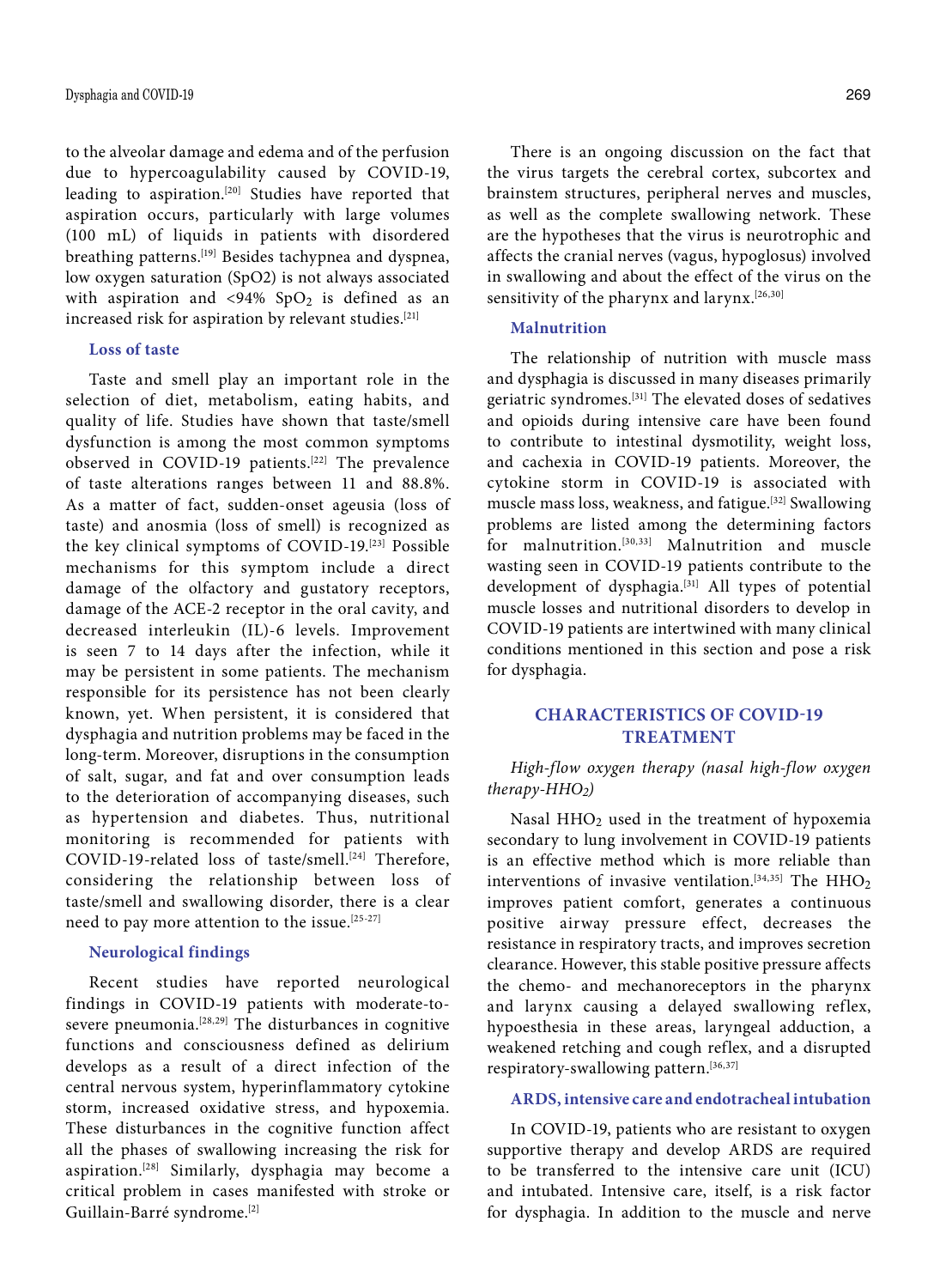injuries due to the direct trauma of orotracheal and tracheostomy tubes to the vocal cord, tongue base, epiglottis, arytenoids, and the local effects such as sensory losses caused by edema and lower input, critical illness neuromyopathy, diffuse atrophy due to the general sedation-related muscle immobilization throughout the body pave the way for the development of dysphagia, as well.<sup>[38,39]</sup>

Intubation in the ICU and extended mechanical ventilation are the most important independent risk factors for dysphagia.[36,40] Local mucosal injuries that occur due to endotracheal intubation, muscle atrophy, and sensory loss cause the development of silent micro-aspirations. Studies conducted in ICUs report that 83 to 94% of laryngeal injuries are seen after the average one-week intubation and that half of the patients develop resulting dysphagia.[41,42] It has been also demonstrated that this condition usually continues for nearly one week following extubation, while it may be prolonged up to one to three months.[43] Each intubation of two days or longer is stated as a risk factor for chronic dysphagia.[44] The first 24-h post-extubation is defined as the most critical period, when silent aspirations are the most frequent.<sup>[43]</sup> The risk of saliva and secretion aspiration increases in the prolonged prone position implemented in the follow-up of COVID-19 ARDS, which causes difficulty in terms of oral hygiene.[36] Similarly, implementation of a tracheostomy increases the risk for dysphagia and aspiration in this patient group. The presence of a tracheostomy leads to laryngeal and pharyngeal dysfunction during swallowing in 87% of cases.<sup>[45,46]</sup>

Dysphagia-related tracheostomy complications include reduced laryngeal activity, muscle atrophy, vocal cord paralysis, esophagus obstruction, and development of tracheoesophageal fistula due to the reduced coughing reflex and swallowing frequency and inflated cuff as a result of the laryngopharyngeal sensory loss, glottal closure insufficiency and subglottal pressure decrease depending on the duration and volume of the tracheostomy and cuff inflation pressure.[45,47]

# **Drugs used in the ICU setting**

Sedative agents and opioids used in the ICU are associated with an increased risk of neuromuscular muscle weakness, disruption of the pharyngeal and/or lingual propulsion of the bolus and stasis, pharyngeal dysfunction, and breathing-swallowing coordination disturbance.<sup>[2,26]</sup> There is also an increased possibility of gastroesophageal reflux due to the lying position and sedative agents.<sup>[26]</sup> The presence of reflux is considered as a risk factor for dysphagia and aspiration.<sup>[48-50]</sup>

To sum up, factors that lead to a severe progression of COVID-19, changes caused by the disease in the body and treatments implemented may all be risk factors for dysphagia. The possibility of dysphagia development should be kept in mind for COVID-19 patients, particularly for those hospitalized with a severe progression of the disease. Unfortunately, clinicians do not have a sufficient level of awareness of the subject, yet.<sup>[30,51]</sup>

# **Dysphagia management during the COVID-19 pandemic**

Methods involving the diagnosis and treatment of dysphagia include evaluations concerning the fact that the risk of infection of the virus is considerably high. The most common questions that clinicians ask in the clinical practice are how to approach dysphagia patients during the COVID-19 pandemic and what needs to be considered in requiring further examination and treatment. Recommendations for approaches to be used in the clinical practice for COVID-19 are made in different fields by different disciplines and different countries.<sup>[2,52-59]</sup> The most prominent of all these concerns is the use of personal protective equipment (PPE) by the healthcare staff. Protection of the clinician has to come first.

Although a specific strategy has not yet been developed as to which patient to examine, examination is recommended for patients who are intubated for more than 48 h, particularly for COVID-19 patients. It is suggested that the examination is performed by a nurse or speech language pathologist.<sup>[40]</sup> Bedside assessment is recommended rather than a detailed instrumental examination. Variable examination timepoints are recommended (e.g., one to five days after extubation). Elective and non-urgent cases could be deferred. Assessment should be restricted to patients with a serious condition such as aspiration pneumonia, malnutrition or sepsis, those having dysphagia of unknown origin or a life-threatening disease such as head-neck cancer or neuromuscular disorders or those who are unable to take sufficient nutrition.<sup>[52]</sup>

In addition, methods such as the screening tests can be used asking questions to the patient or his/relatives.[60] Non-invasive interventions should be the first choice as far as possible -including a detailed medical history, Eating Assessment Tool-10 (EAT-10) for dysphagia symptoms), and cranial nerve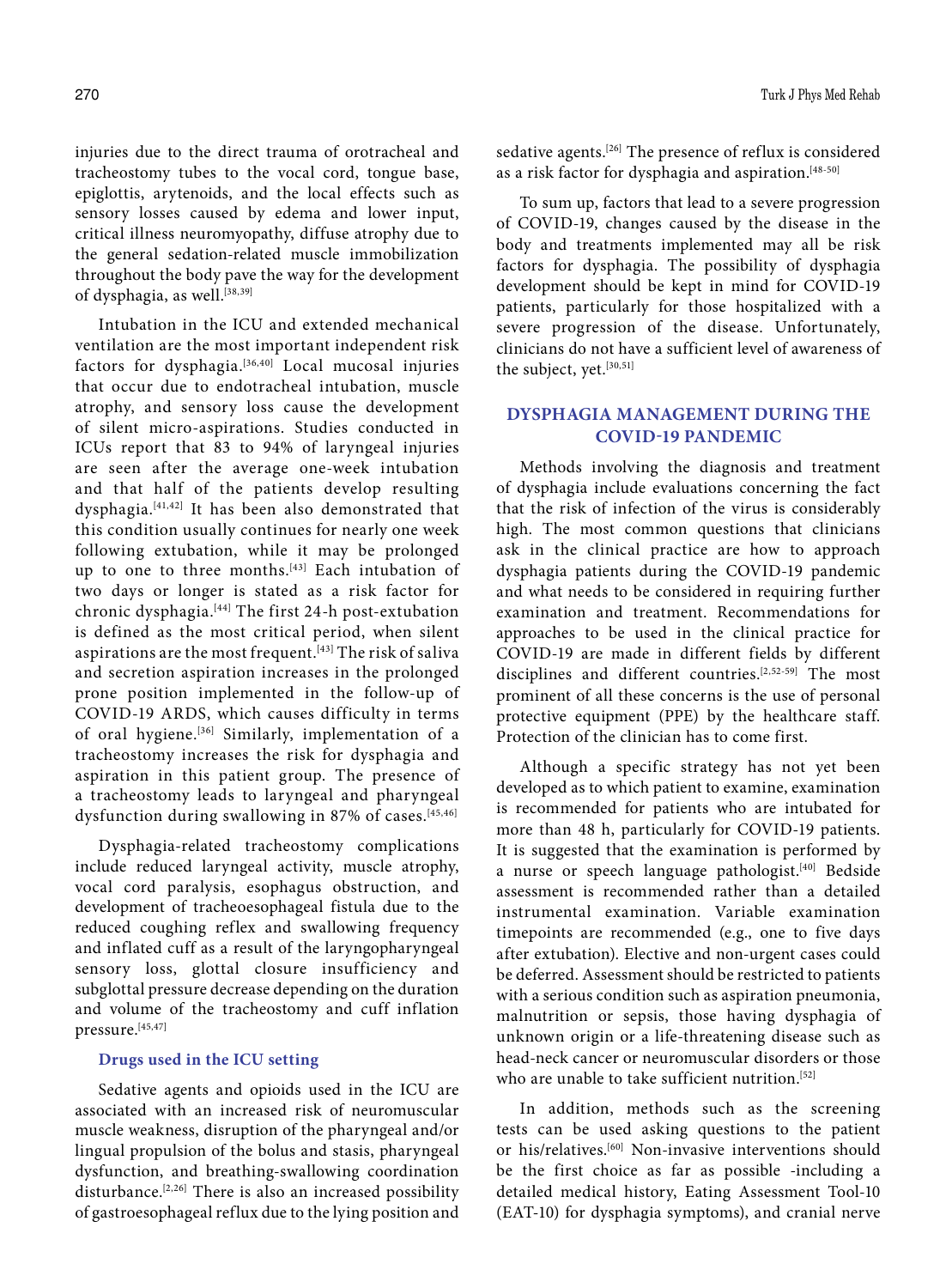examination.<sup>[59,61,62]</sup> The use of such tools as Toronto Bedside Swallowing Screening Test (TOR-BSST), Yale Swallow Protocol, Volume Viscosity Swallow Test (V-VST), and Mann Assessment of Swallowing Ability (MASA) is recommended for screening oropharyngeal dysphagia; however, it must be remembered that swallowing screening has not yet been validated for COVID-19 patients.[54]

## **Clinical examination**

It is advocated that each patient must be considered a potential COVID-19 patient, unless proven otherwise.<sup>[63]</sup> It is recommended that sufficient information should be obtained about the patient, and such assessments should be made by a multidisciplinary team and only conscious patients with a stable respiratory status should be assessed.<sup>[2]</sup>

A particular attention must be paid to the use of aerosol-generating procedures and the donning/doffing PPE procedure. The donning of PPE (N95 or FFP2-3 masks, gown, face shield/goggles and gloves, bone with COVID(+) patients; surgical masks, goggles, face shields and gloves with COVID(-) patients) is considered mandatory.<sup>[2,52]</sup> Hand hygiene is strongly recommended before and after contact with patients and after doffing off the PE.<sup>[59]</sup>

Practitioners should be positioned at a 1 to 2-m distance to the side of the patient, instead of face-to-face examination. Gag reflex and voluntary control of coughing are not recommended. It is suggested that orofacial muscle and cranial nerve examinations should be performed, while speaking and resting, and oral cavity examinations should be avoided and the use of light is necessary. Assessment through self-feeding is recommended. Examination times should be limited to a maximum duration of 10 to 15 min keeping the number of repeated swallows low. Vocal quality, aspiration signs, oral stasis-residue, triggering of the swallow response, laryngeal and hyoid movements must be monitored by maintaining follow-ups from a distance from the patient. Laryngeal palpation and hyoid movement assessments are advised not to be performed according to a majority of authorities.[2]

## **Instrumental examination**

Evaluations must be based on clinical assessment.[2] Such practices as flexible fiberoptic endoscopic evaluation of swallowing (FEES), videofluoroscopy (VF), pharyngoesophageal manometry, and electroneuromyography (ENMG) should be performed only in case of life-threatening conditions. They should be planned, only if clinical

assessment is not sufficient for treatment or if the clinical condition of the patient is not appropriate for postponing assessment. It must be guaranteed that all persons present in the environment of practices and those using the same instrument are COVID-19 free.<sup>[52]</sup>

Instrumental assessment is recommended for a very limited group. $[40]$  It must be planned by a multidisciplinary team only in the presence of silent aspiration and excessive secretion, insufficient clinical evaluation, risk of dysphagia-related dehydration, malnutrition or aspiration, and if the intervention cannot be deferred or alternative nutrition cannot be provided.[40] Due to working in a short distance and the risk of coughing-sneezing during the procedure, FEES implementation poses the clinician at high risk for viral load.<sup>[52,54]</sup>

Aerosol-generating procedures and donning/ doffing PPE procedures must be followed under very strict conditions of protection. Instrumental assessment should be made by a minimum number of healthcare providers, as possible. It should be planned in the ICU, in a negative pressure isolation room with air filter, but not face-to-face and using disposable fluoroscopy, if available. The room must be disinfected afterwards. Laryngeal sensitivity test is contraindicated in these patients. Two different viscosity-consistency and maximum two trials are recommended in the FEES protocol. Standardized scales such as the Penetration Aspiration Scale (PAS) and Yale Residue Scale (YRS) should be used.<sup>[2]</sup> Endoscopy must be removed carefully to avoid coughing and sneezing. The primary physician must be informed in case of a laryngopharyngeal reflux or excessive secretion.<sup>[52]</sup>

The VF is considered to be a relatively safe procedure. However, the areas, corridors, and elevators through which the patient passess while being transferred to the procedure room pose a risk for contamination. Recommendations are made for the disinfection of the environment, presence of an air filter, and a low number of healthcare providers inside. Sufficient time must be allocated for cleaning between implementations. Indications of VF implementation are similar to FEES, while it must be performed in only a limited number of cases. Similar recommendations are made for pharyngoesophageal manometry, as well.

## **Rehabilitation**

Considering the recommendations of international societies of dysphagia, variances among the duration, frequency, and environment of treatment in dysphagia rehabilitation attract attention.[52,54,59,64]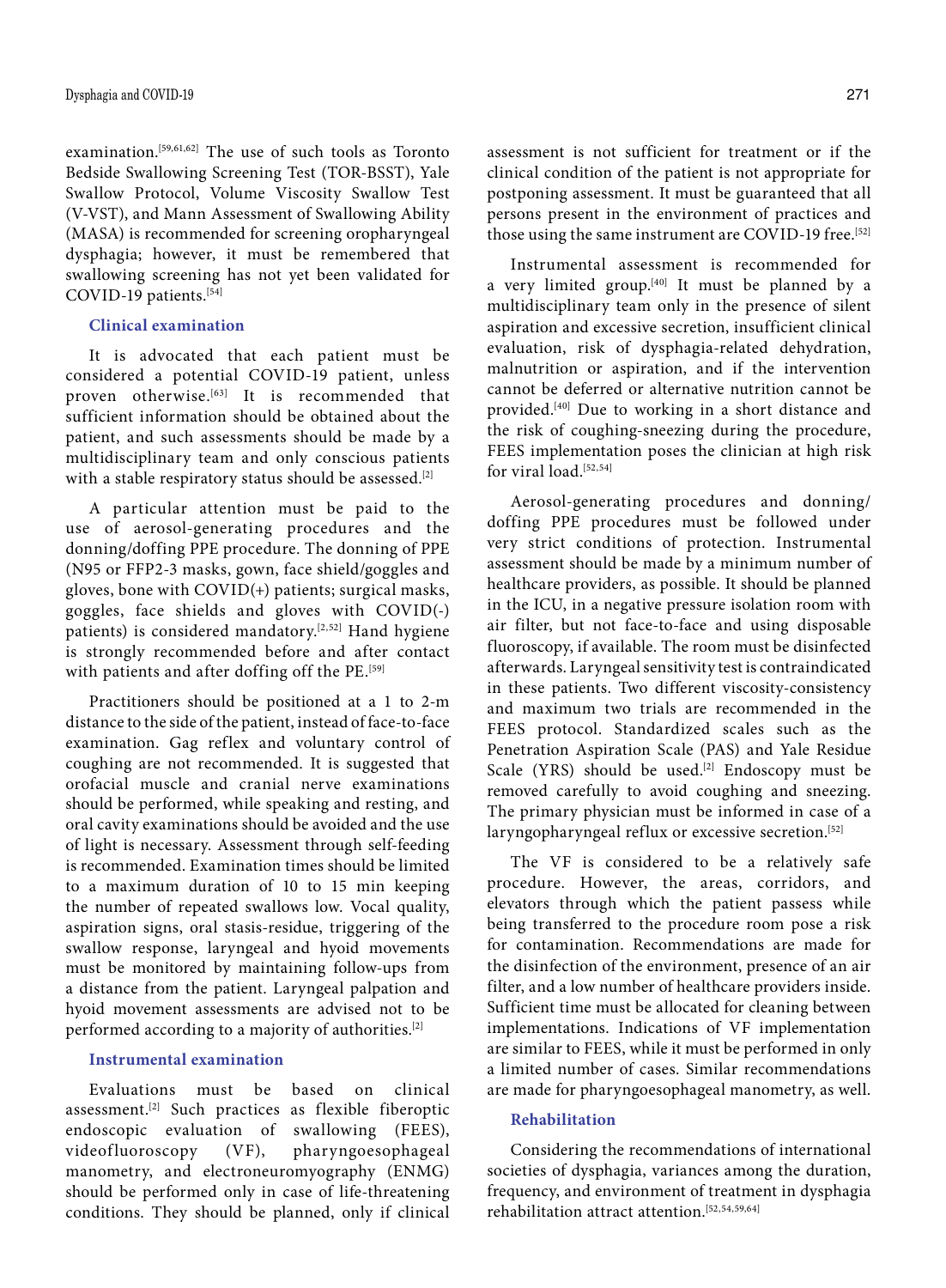The use of compensatory rehabilitation methods is advocated. It is recommended that durations of treatment should be shortened. Risky approaches in terms of virus load such as thermal tactile simulation and expiratory and inspiratory muscle strength training must be avoided. Similarly, face-to-face breathing exercises by the patient and therapist and special swallowing maneuvers that require coughing are not recommended.<sup>[52]</sup> On the other hand, tongue, lips, neck, and temporomandibular joint range of motion and tongue, lips, neck and temporomandibular joint strengthening exercises, and Shaker exercises are recommended due to the low infection risk they pose.[59]

Patient and their caregivers should be informed about following oral hygiene directions.[2,52] Since chlorhexidine frequently used in clinical practices is not effective in COVID-19, 0.2% povidone or 1% hydrogen peroxide can be used for mouth washing/rinsing.[59]

After patient information and teaching the exercises, aerosol-generating procedures and donning/doffing PPE procedures must be complied (both by following the rules during education and cleaning around after the patient). Recommendations are made in a well-ventilated room, being physically distant and wearing masks, and the presence of the patient and his/her attendant only, if possible. All the procedures must be completed as soon as possible (10 to 15 min).

It is advocated that treatments such as electric stimulation and transcranial magnetic stimulation should be deferred.<sup>[2]</sup> However, recommendations of the Society of Swallowing and Dysphagia of Japan (SSDJ) include the use of electric stimulation therapy.[59]

Non-oral nutrition is recommended in the presence of cough after swallowing liquid and thickened liquid, while nutrition with thickened fluids is recommended in the presence of cough with liquids only. A nasogastric (NG) tube or percutaneous endoscopic gastrostomy (PEG) is required, if oral nutrition is not safe. The latter is preferred to NG owing to its simplicity of insertion and the reduced risk to both patient and healthcare providers.[40]

Telepractice-telemedicine and telehealth consultation methods are frequently encountered among the recommendations made by the societies and organizations related to dysphagia treatment in the literature. Telemedicine consultation systems have been reported to be effective in patients who develop dysphagia during the COVID-19 pandemic.<sup>[65]</sup> The system is particularly recommended for the diagnosis and follow-up of patients who have neurological disorders including stroke and head and neck cancer in which dysphagia is frequently seen.<sup>[2,52,53]</sup>

However, the use of telemedicine methods requires certain criteria.[53] It is reported to be suitable for patients, who have the cognitive capacity to understand the system, be positioned in front of a camera and maintain this position for a while, and hear, see and comprehend visual/audial stimulants and who have a family/caregiver support.[53]

In concussion, this review provides a brief summary of the safest and most effective diagnosis and treatment approaches to dysphagia during the COVID-19 pandemic in practical terms based on the available data, relevant literature, and personal experiences. Considering the viral mutations, absence of an effective treatment for COVID-19, and difficulties to reach the vaccines, it is evident that we must follow such recommendations for a while. Evaluations for dysphagia patients must be based on clinical assessment during the COVID-19 pandemic and instrumental assessment should be planned for very few number of patients. The main approach to rehabilitation must depend on compensatory methods, texture-modified foods and postural strategies. Direct treatment methods should be avoided and home-based exercise programs should be encouraged. It is also obvious that there is a need for the development of new strategies for telemedicine/telerehabilitation practices in the new world order.

## **Declaration of conflicting interests**

The authors declared no conflicts of interest with respect to the authorship and/or publication of this article.

## **Funding**

The authors received no financial support for the research and/or authorship of this article.

#### **REFERENCES**

- 1. Wu D, Wu T, Liu Q, Yang Z. The SARS-CoV-2 outbreak: What we know. Int J Infect Dis 2020;94:44-8.
- 2. Vergara J, Skoretz SA, Brodsky MB, Miles A, Langmore SE, Wallace S, et al. Assessment, Diagnosis, and Treatment of Dysphagia in Patients Infected With SARS-CoV-2: A Review of the Literature and International Guidelines. Am J Speech Lang Pathol 2020;29:2242-53.
- 3. Özçelik Korkmaz M, Eğilmez OK, Özçelik MA, Güven M. Otolaryngological manifestations of hospitalised patients with confirmed COVID-19 infection. Eur Arch Otorhinolaryngol 2020:1–11.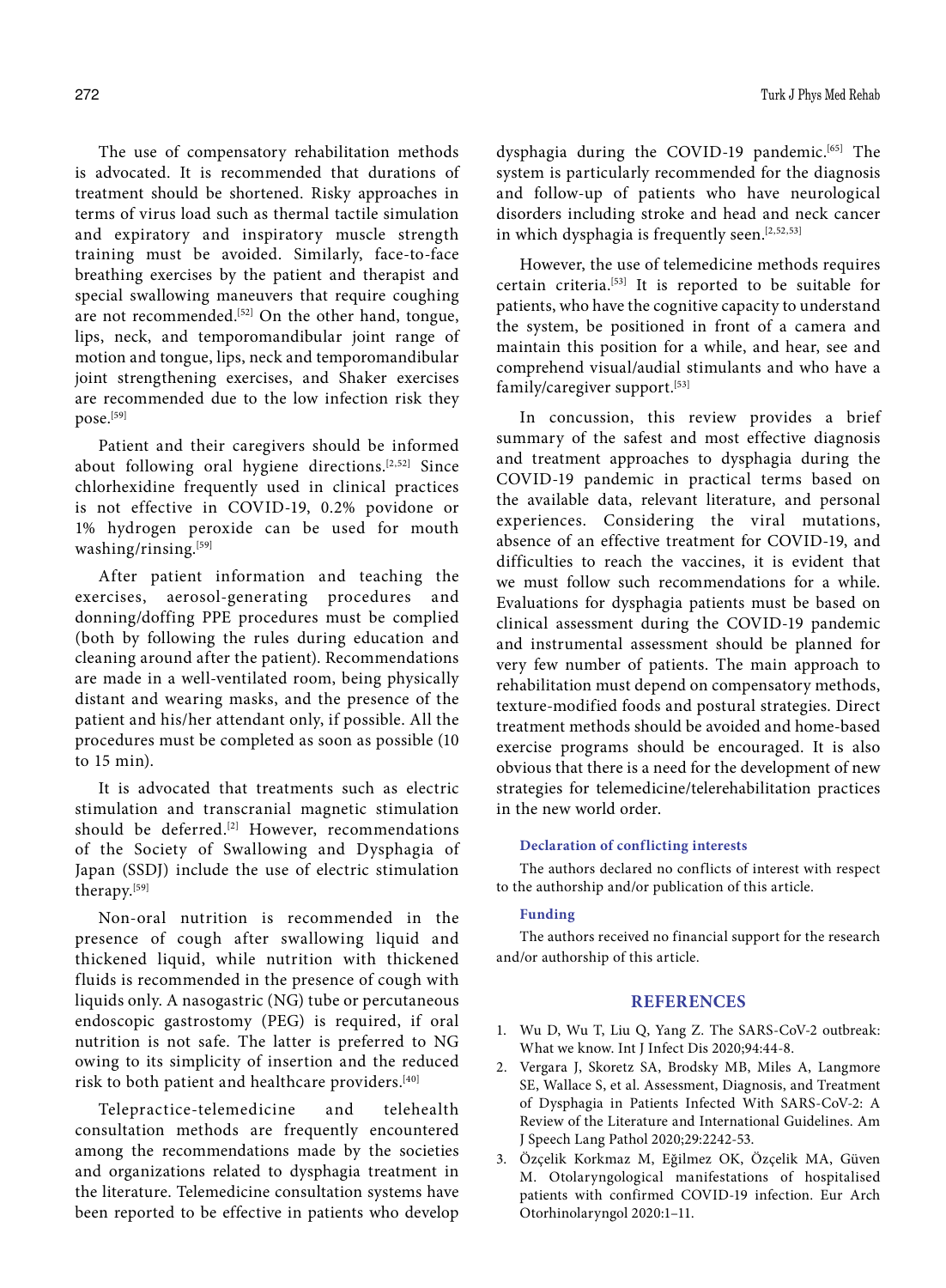- 4. Zhou F, Yu T, Du R, Fan G, Liu Y, Liu Z, et al. Clinical course and risk factors for mortality of adult inpatients with COVID-19 in Wuhan, China: a retrospective cohort study. Lancet 2020;395:1054-62.
- 5. Emami A, Javanmardi F, Pirbonyeh N, Akbari A. Prevalence of underlying diseases in hospitalized patients with COVID-19: A systematic review and meta-analysis. Arch Acad Emerg Med 2020;8:e35.
- 6. Liu W, Tao ZW, Wang L, Yuan ML, Liu K, Zhou L, et al. Analysis of factors associated with disease outcomes in hospitalized patients with 2019 novel coronavirus disease. Chin Med J (Engl) 2020;133:1032-8.
- 7. Sahu KK, Mishra AK, Lal A. COVID-2019: Update on epidemiology, disease spread and management. Monaldi Arch Chest Dis 2020;90.
- 8. Jin Y, Yang H, Ji W, Wu W, Chen S, Zhang W, et al. Virology, epidemiology, pathogenesis, and control of COVID-19. Viruses 2020;12:372.
- 9. Güleç M. Old age and immune system. Turkiye Klinikleri J Geriatr-Special Topics 2015;1:1-7.
- 10. Butler SG, Stuart A, Leng X, Wilhelm E, Rees C, Williamson J, et al. The relationship of aspiration status with tongue and handgrip strength in healthy older adults. J Gerontol A Biol Sci Med Sci 2011;66:452-8.
- 11. Umay E, Eyigor S, Karahan AK, Keskin D, Karaca G, Unlu Z, et al. Which swallowing difficulty of food consistency is best predictor for oropharyngeal dysphagia risk in older person? European Geriatric Medicine 2019;10:609-17.
- 12. European Centre for Disease Prevention and Control. 2020. Available at: https://covid19-surveillance-report.ecdc. europa.eu [Accessed: April 17, 2021]
- 13. Almeida TM, Gomes LMS, Afonso D, Magnoni D, Mota ICP, França JÍD, et al. Risk factors for oropharyngeal dysphagia in cardiovascular diseases. J Appl Oral Sci 2020;28:e20190489.
- 14. Lin TF, Shune S. Chronic obstructive pulmonary disease and dysphagia: A synergistic review. Geriatrics (Basel) 2020;5:45.
- 15. Cvejic L, Bardin PG. Swallow and aspiration in chronic obstructive pulmonary disease. Am J Respir Crit Care Med 2018;198:1122-9.
- 16. Gülsen A, Yigitbas BA, Uslu B, Drömann D, Kilinc O. The effect of smoking on COVID-19 symptom severity: Systematic review and meta-analysis. Pulm Med 2020;2020:7590207.
- 17. Dua K, Surapaneni SN, Kuribayashi S, Hafeezullah M, Shaker R. Protective role of aerodigestive reflexes against aspiration: Study on subjects with impaired and preserved reflexes. Gastroenterology 2011;140:1927-33.
- 18. World Health Organization (WHO) Coronavirus Disease (Covid-19) Dashboard. 2020. Available at: https://covid19. who.int/ [Accessed: April 17, 2021]
- 19. Steele CM, Cichero JA. Physiological factors related to aspiration risk: A systematic review. Dysphagia 2014;29:295-304.
- 20. Xu Z, Shi L, Wang Y, Zhang J, Huang L, Zhang C, et al. Pathological findings of COVID-19 associated with acute respiratory distress syndrome. Lancet Respir Med 2020;8:420-2.
- 21. Cvejic L, Harding R, Churchward T, Turton A, Finlay P, Massey D, et al. Laryngeal penetration and aspiration in individuals with stable COPD. Respirology 2011;16:269-75.
- 22. Vaira LA, Salzano G, Deiana G, De Riu G. Anosmia and Ageusia: Common findings in COVID-19 patients. Laryngoscope 2020;130:1787.
- 23. Cirillo N, Bizzoca ME, Lo Muzio E, Cazzolla AP, Lo Muzio L. Gustatory dysfunction in COVID-19 patients: A rapid systematic review on 27,687 cases. Acta Odontol Scand 2021:1-8.
- 24. Santos REA, da Silva MG, do Monte Silva MCB, Barbosa DAM, Gomes ALDV, Galindo LCM, et al. Onset and duration of symptoms of loss of smell/taste in patients with COVID-19: A systematic review. Am J Otolaryngol 2021;42:102889.
- 25. Baijens LW, Clavé P, Cras P, Ekberg O, Forster A, Kolb GF, et al. European Society for Swallowing Disorders - European Union Geriatric Medicine Society white paper: oropharyngeal dysphagia as a geriatric syndrome. Clin Interv Aging 2016;11:1403-28.
- 26. Lagier A, Melotte E, Poncelet M, Remacle S, Meunier P. Swallowing function after severe COVID-19: early videofluoroscopic findings. Eur Arch Otorhinolaryngol  $2021:1-5$ .
- 27. Pezdirec M, Strojan P, Boltezar IH. Swallowing disorders after treatment for head and neck cancer. Radiol Oncol 2019;53:225-30.
- 28. Ticinesi A, Cerundolo N, Parise A, Nouvenne A, Prati B, Guerra A, et al. Delirium in COVID-19: Epidemiology and clinical correlations in a large group of patients admitted to an academic hospital. Aging Clin Exp Res 2020;32:2159-66.
- 29. Dziewas R, Warnecke T, Zürcher P, Schefold JC. Dysphagia in COVID-19 -multilevel damage to the swallowing network? Eur J Neurol 2020;27:e46-e47.
- 30. Ceravolo MG, Arienti C, de Sire A, Andrenelli E, Negrini F, Lazzarini SG, et al. Rehabilitation and COVID-19: The Cochrane Rehabilitation 2020 rapid living systematic review. Eur J Phys Rehabil Med 2020;56:642-51.
- 31. Li L, Li R, Wu Z, Yang X, Zhao M, Liu J, et al. Therapeutic strategies for critically ill patients with COVID-19. Ann Intensive Care 2020;10:45.
- 32. Virgens IPA, Santana NM, Lima SCVC, Fayh APT. Can COVID-19 be a risk for cachexia for patients during intensive care? Narrative review and nutritional recommendations. Br J Nutr 2020:1-9.
- 33. O'Keeffe M, Kelly M, O'Herlihy E, O'Toole PW, Kearney PM, Timmons S, et al. Potentially modifiable determinants of malnutrition in older adults: A systematic review. Clin Nutr 2019;38:2477-98.
- 34. Guy T, Créac'hcadec A, Ricordel C, Salé A, Arnouat B, Bizec JL, et al. High-flow nasal oxygen: A safe, efficient treatment for COVID-19 patients not in an ICU. Eur Respir J. 2020 Nov 12;56(5):2001154.
- 35. Matthay MA, Aldrich JM, Gotts JE. Treatment for severe acute respiratory distress syndrome from COVID-19. Lancet Respir Med 2020;8:433-4.
- 36. Mohan R, Mohapatra B. Shedding light on dysphagia associated with COVID-19: The what and why. OTO Open 2020;4:2473974X20934770.